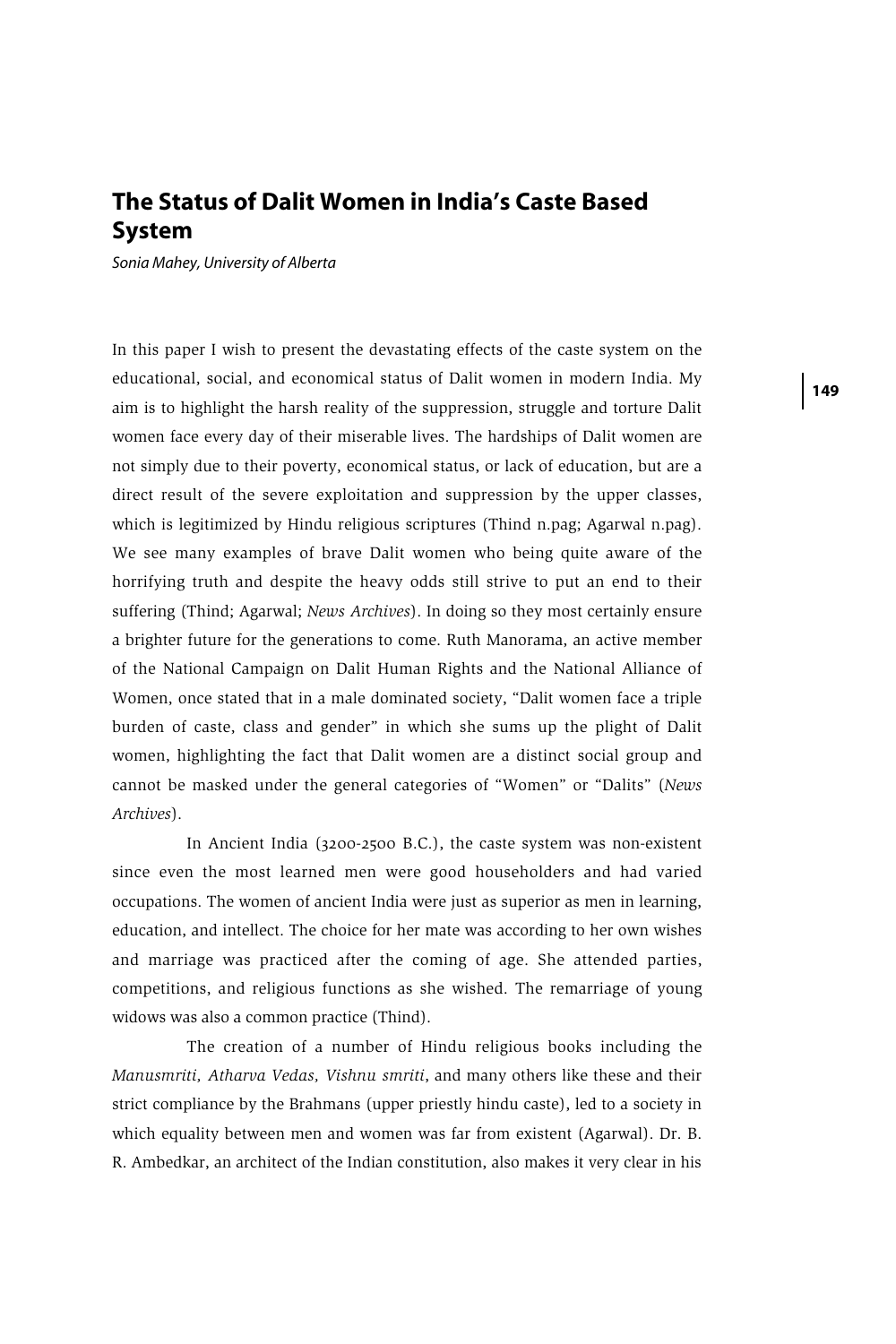article titled "The rise and fall of Hindu woman" that the root cause of suffering for women in India are these so called Hindu religious books (Thind; Agarwal). Books like the Manusmriti divide people into a stratified caste system and promotes inequality between men and women (Thind; Agarwal). According to the *Manusmriti*, women have no right to education, independence, or wealth (n.pag). It not only justifies the treatment of dalit women as a sex object and promotes child marriage, but also justifies a number of violent atrocities on women as can be seen in the following verses (Agarwal; *Manusmitri*):

> A man, aged thirty years, shall marry a maiden of twelve who pleases him. Or a man of twenty-four a girl of eight years of age. If (the performance of) his duties would otherwise be impeded, he must marry sooner. (*Manusmitri* IX.94)

> By a girl, by a young woman, or even by an aged one, nothing must be done independently, even in her own house." (*Manusmriti* V.147)

> Her father protects (her) in childhood, her husband protects (her) in youth, and her sons protect (her) in old age; a woman is never fit for independence. (*Manusmriti* IX.3)

> Women have no right to study the Vedas. That is why their Sanskaras are performed without Veda Mantras. Women have no knowledge of religion because they have no right to know the Vedas. The uttering of the Veda Mantras is useful for removing sin. As women cannot utter the Veda Mantras, they are as unclean as the untruth. (*Manusmriti* IX.18)

> A Brahman, Kshatriya, or Vaishya Man can sexually exploit any shudra woman. (*Manusmitri* IX.25)

Even the killing of a dalit woman is explicitly justified as a minor offence for the Brahmins: equal to the killing of an animal (*Manusmitri*). If the killing of an untouchable was justified as a minor offence, you can imagine the treatment they received throughout their lives.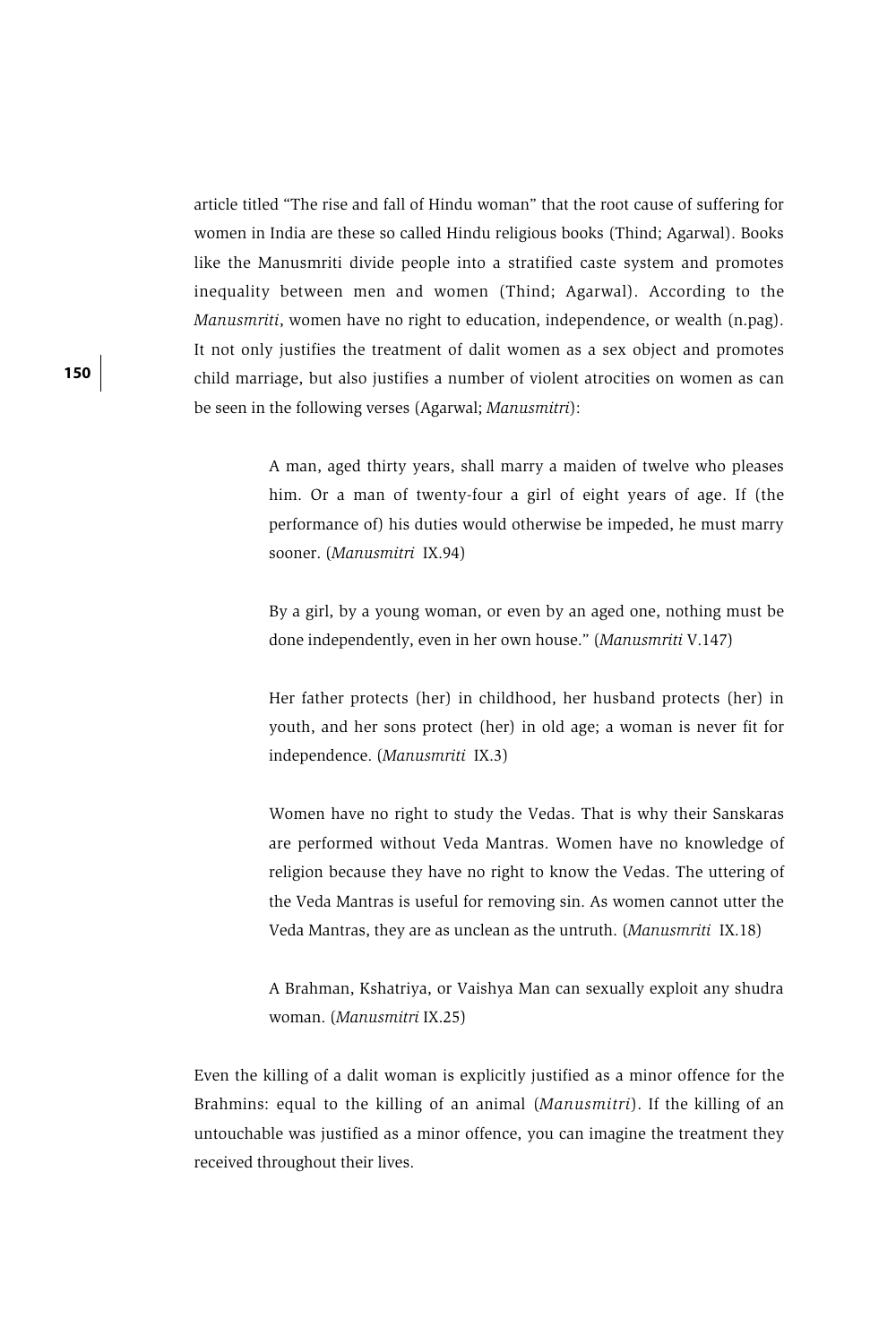In a male dominated society, Dalit women suffered unimaginable oppression, not only through caste, but gender too, from which there was no escape. The laws in the *Manusmriti* and other Vedic scriptures close all economic, political, social, educational, and personal channels through which Dalit women could be uplifted (Thind n.pag). The horrendous Laws in the *Manusmriti* were incorporated into Hinduism because they were favourable only to the Upper castes, which form the majority of India. Even today, in modern times, we see the severe oppression and exploitation of Dalit women. The Laws of the Manusmriti have a devastating effect on the level of education reached by Dalit women (Thind n.pag).

According to the National Commission for Scheduled Castes and Scheduled Tribes 2000, approximately 75% of the Dalit girls drop out of primary school despite the strict laws of the Government of India, which hold reservations for Dalit children (*National Commission* n.pag). Despite showing keen academic aptitude, reasons for this early drop out from the education system is poverty or to escape humiliation, bullying and isolation by classmates, society, and even their teachers (Thind).

There are large numbers of reported atrocities on Dalit women that can be found recorded in various newspaper articles, journals, and government reports in India many of which can be viewed on www.ambedkar.org. The majority of the stories we read and hear are of bright young Dalit girls who are punished by the upper caste teachers in rural area of India, for daring to score good grades. Feeling rejected most girls in this situations drop out of school and have nowhere to turn but towards manual scavenging and other repulsive jobs (*News Archives*).

According to the National Commission for Scheduled Castes and Scheduled Tribes, the majority of the educated people are of the upper caste, many of which may practice caste-based discrimination. Therefore, Dalit girls feel discouraged to enter education and we see the lowest literacy rate for Dalit girls compared to the Total population of educated upper caste girls (*National Commission* n.pag). The Annual Report of University Grant Commision for 1999- 2000, shows that Dalits in general have very low participation rates in higher education (*Annual Reports of University* n.pag).

The main reasons for the very low literacy rate among Dalit women could be some or all of the following: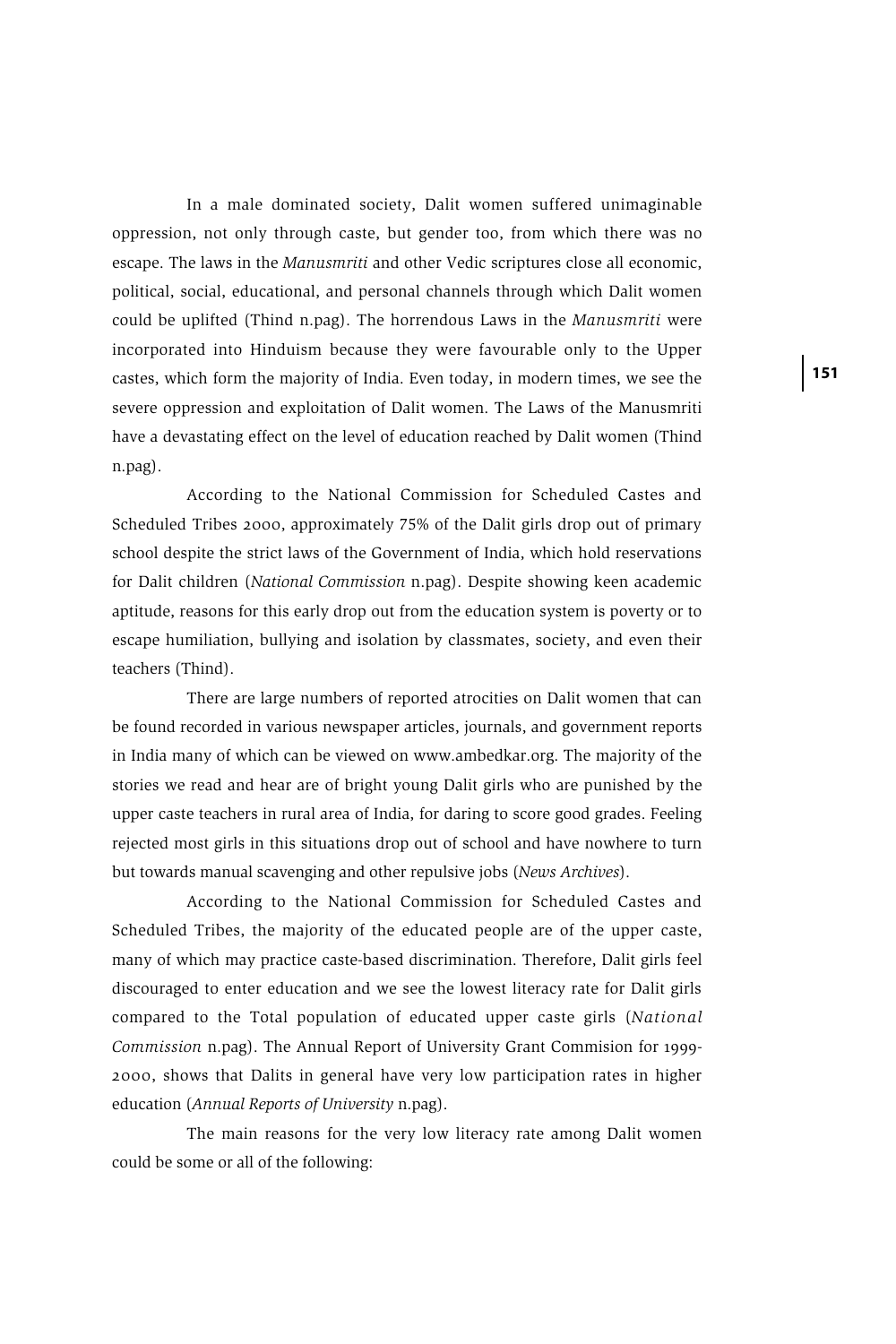- The Lack of educational resources especially in rural areas.
- Privatization of schools and colleges.
- Extreme poverty, because of which they cannot afford the expensive fees for the private schools.
- The demand for an increase in the Dowry for educated girls.
- Humiliation and bullying by the high caste students and teachers. (Thind)

Since only a small percentage of the total population of Dalit women are educated, the fate of the majority is very grim. According to India's Ministry of Labour, 85% of the Dalit women have the most formidable occupations and work as agricultural laborers, scavengers, sweepers, and disposers of human waste. Many of these women work for minimal wages under the upper caste landlords, since it is proposed that by the National Commission for SC/ST that 85% of the Dalits are landless (*News Archives*). When the Dalit women refuse to work for ridiculously low wages or fail to follow their harsh orders it results open violence, humiliation, beatings, rape, and jail. There are also a number of cases where the houses of Dalit women have been burnt down (Agarwal; *News Achives*).

In one particular case, a four months pregnant agricultural labourer, from the southern part of India, was stripped naked and beaten, in front of the whole village and her family by the upper caste landlord. Later, she was retained in jail, where the police beat her. This resulted in the miscarriage of her baby (*News Archives*). In another case, a school student in Gujarat made a mistake of joining the dancing in the main square of her village, in which most of the participants were of the upper caste. The upper caste boys pulled her out and threatened to rape her. For interfering, her mother was slapped. In the hope for justice, she forced her parents to file a complaint to the police against her assailants. Her mother was constantly threatened by the upper caste families for complaining to the police. Feeling deeply humiliated by no justice and rumors of rape, the girl committed suicide (*News Archives*).

There are many cases like these, all of which cannot be discussed here. The worst exploitation of dalit women involves a lifetime of suffering, torture, and rape (Thind n.pag). Justified by the Vedic scriptures, the *Devdasi system* (also known as temple prostitution) was introduced by the High caste Hindus, and it

**152**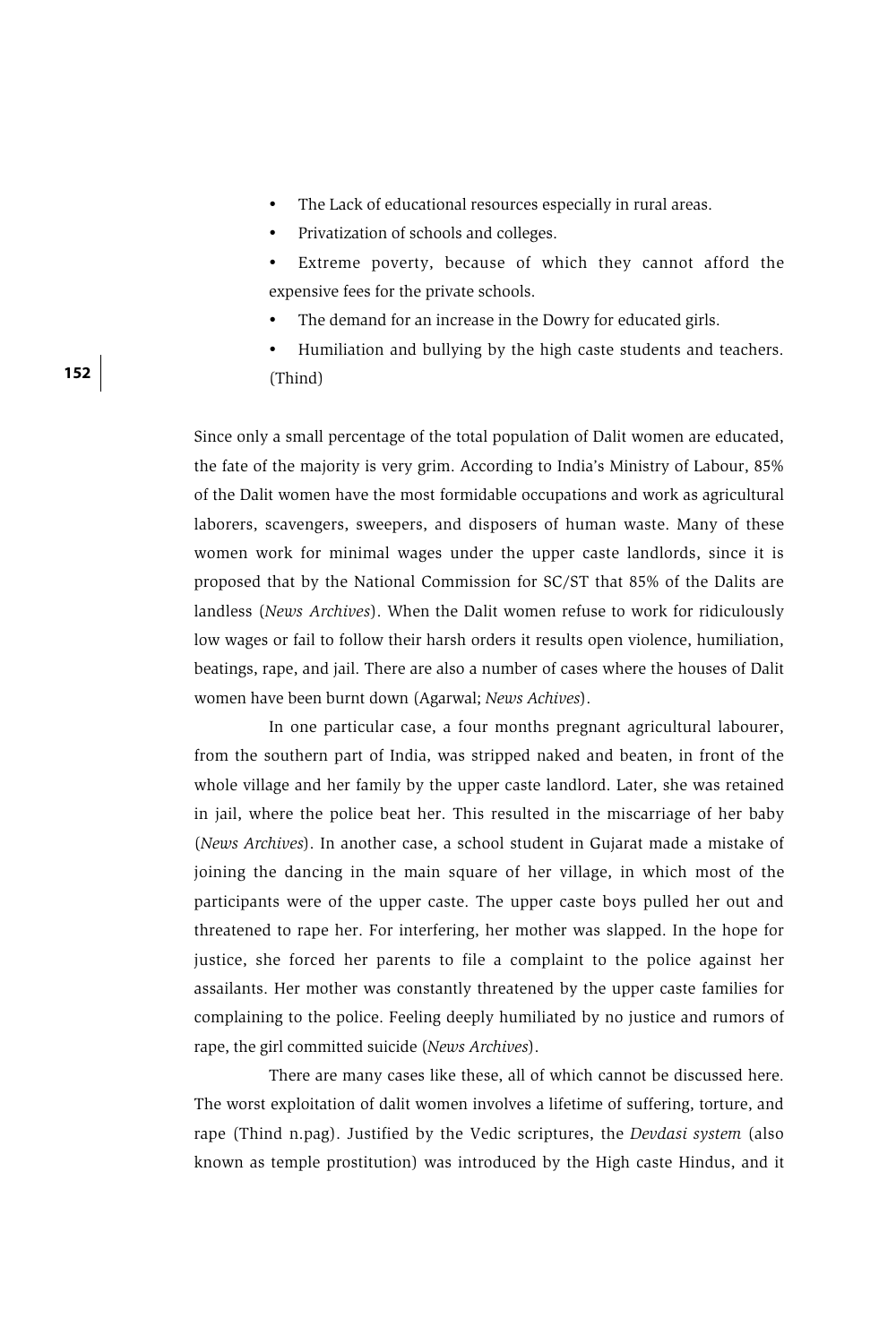still exists in some parts of India (Thind; Agarwal; Narula). According to the *Human Right Watch Report* in 1992, an estimated 50,000 girls were sold every year to Hindu organizations that are involved in the Devdasi system (n.pag). These girls are called the "female servants of god" and are sexually exploited (Thind n.pag). After a lifetime of living as a prostitute and servant, the women in their later years are sold to brothels, where they are further tortured and often die of neglect or AIDS (Thind; *News Archives*). The Devdasi system and Child marriage are also justified by Hindu Scriptures (Thind; Agarwar; *News Archives*).

The 1992-93 Annual report from the Ministry of Welfare shows 1,236 reported cases of rape on Dalit women and the National Commission for SC/ST shows that approximately 10,000 cases of human right violations on Dalits are reported every month. But what is even more disturbing, is that only one out of ten of the cases are reported annually whilst, nine go unreported. In addition to this, according to the Human Right watch Report, approximately 115 million children are in slavery and 2.6 million children are held as bonded labourers (Narula). After fifty-five years of India's independence and despite the excellent laws in place to protect Dalit women, they are still suffering unimaginable atrocities from the high caste Hindus. It is believed that thousands of these cases go unreported and unpublicized because the poor Dalits that live in rural areas, who are the worst victims, have no control on power, wealth, justice, police and the media (Thind n.pag). The only way these Dalit women can escape the viscous cycle of poverty, abuse and oppression is through education. Through education more Dalit women can come to know their basic human rights and they can then raise an even stronger voice against abuse and exploitation from the upper castes (Thind; Agarwar).

Many Dalit Non-Government Organizations (NGO's), both in India and abroad, have been involved in raising the plight of India's 250 million untouchables. One of the most important tasks of these Dalit NGO's is to bring the plight of Dalit people to the attention of the International community and to document and publicize human right violations. As the poorest of the poor, Dalit women lack the means and the opportunity to defend themselves at home or to make their problems known outside of rural India. Many Dalit women have formed NGO's through which they collectively fight against abuse from the upper classes. Such Dalit women abandon tears and embrace the shield of confidence in